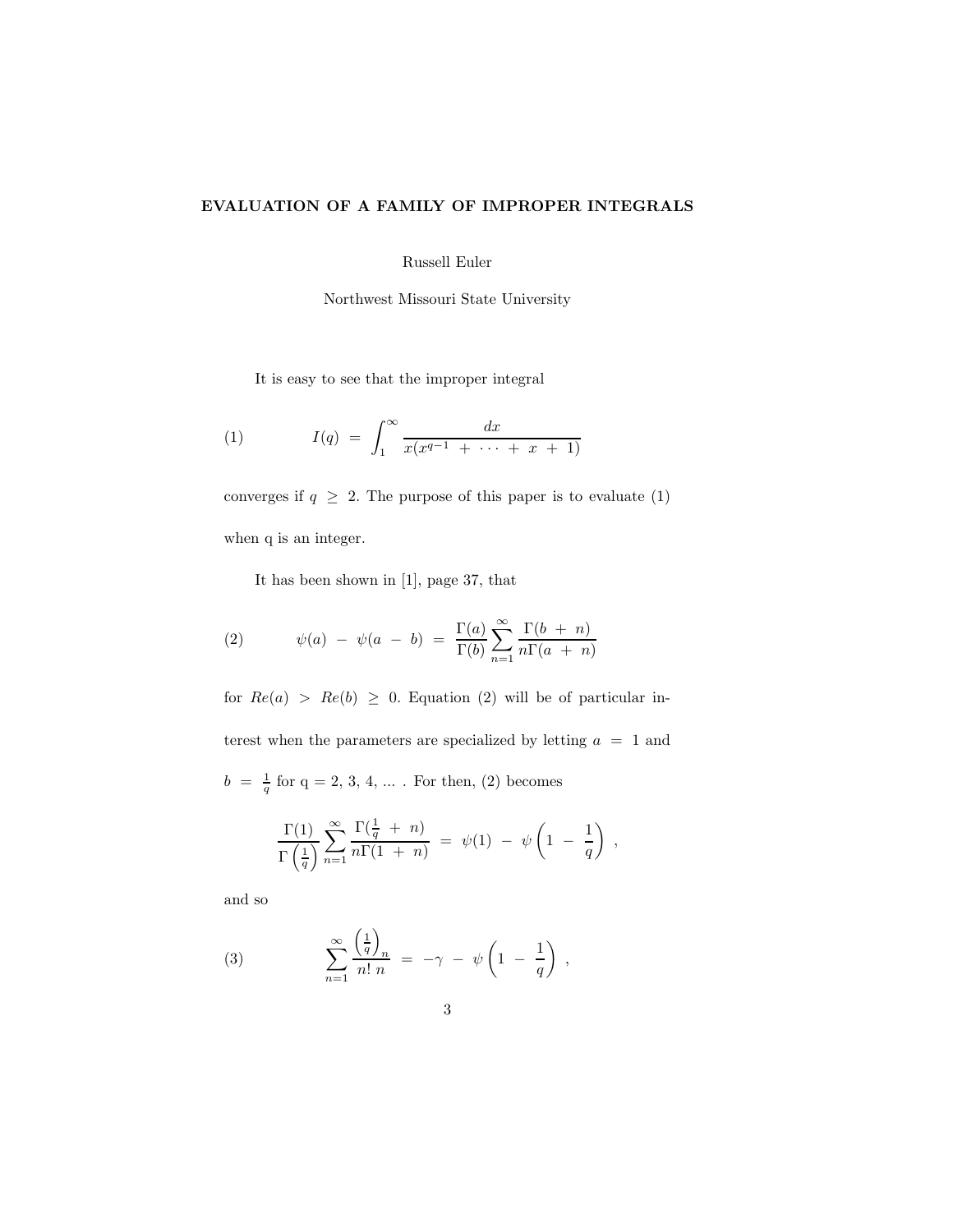where  $\gamma$  is the Euler-Mascheroni constant and

$$
(r)_n = \frac{\Gamma(r+n)}{\Gamma(r)} = r(r+1) \cdots (r+n-1).
$$

Now, from page 13 of [2], it is known that

(4)  
\n
$$
\psi\left(1-\frac{1}{q}\right) = -\gamma - \ln q - \frac{\pi}{2} \cot \frac{(q-1)\pi}{q}
$$

$$
+\sum_{n=1}^{\left[\frac{q}{2}\right]} \cos\frac{2n(q-1)\pi}{q}ln\left(2-2\cos\frac{2n\pi}{q}\right),\,
$$

where the prime attached to the summation index indicates that if  ${\bf q}$  is even then the last term in the sum is taken at half its weight. Substituting (4) into (3) and simplifying gives

(5)  

$$
\sum_{n=1}^{\infty} \frac{1(1+q)(1+2q) \cdots (1+(n-1)q)}{n! q^n n} = \ln q
$$

$$
+\frac{\pi}{2}cot\frac{(q-1)\pi}{q}-2\sum_{n=1}^{\left[\frac{q}{2}\right]}cos\frac{2n(q-1)\pi}{q}ln\left(2\left|sin\frac{n\pi}{q}\right|\right).
$$

Since

$$
(1 - u)^{-\frac{1}{q}} = \sum_{n=0}^{\infty} {\binom{-\frac{1}{q}}{n}} (-u)^n \quad \text{for } -1 \le u < 1 \,,
$$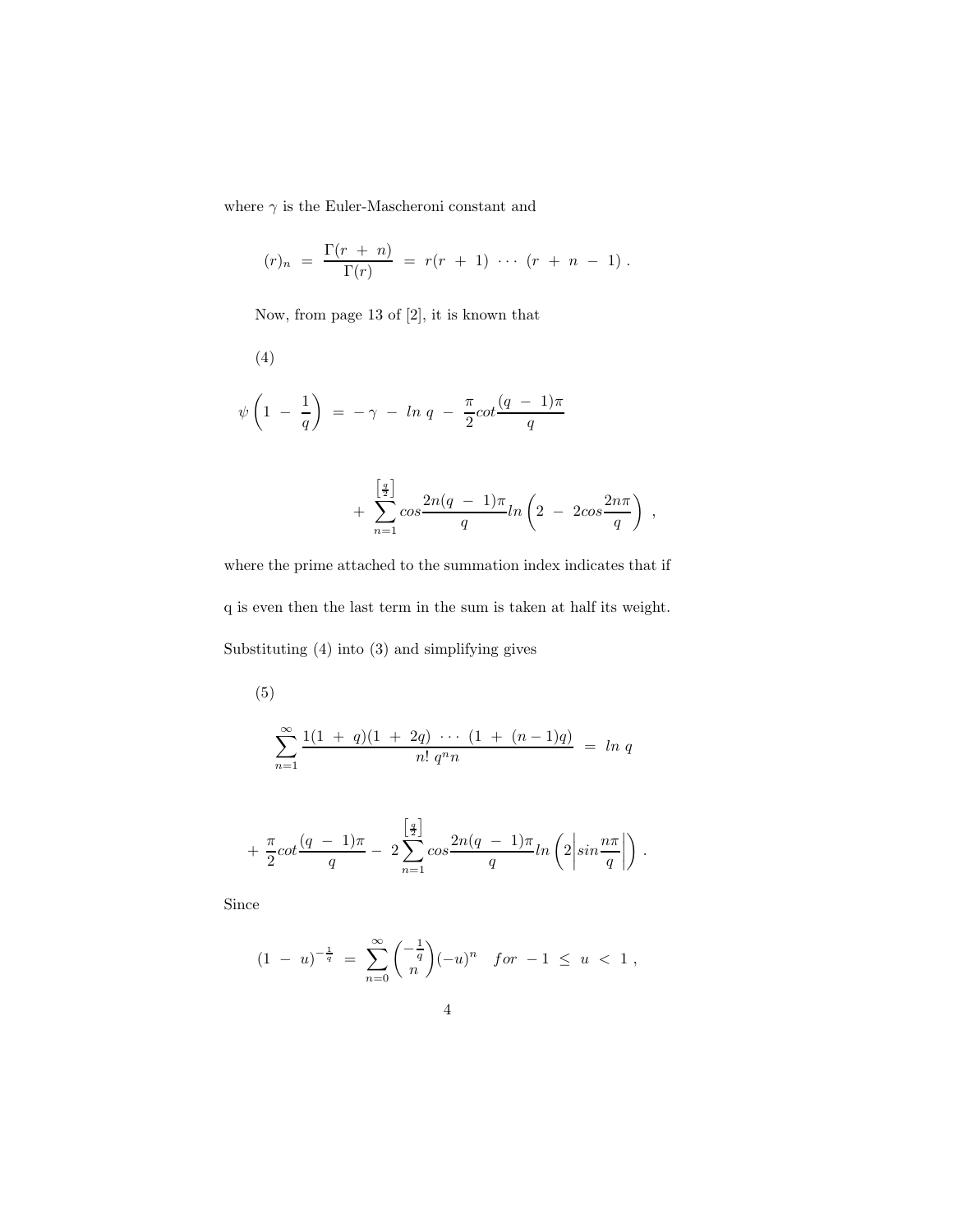$$
\int_0^1 \frac{(1-u)^{-\frac{1}{q}} - 1}{u} du = \sum_{n=1}^\infty {\binom{-\frac{1}{q}}{n}} (-1)^n \int_0^1 u^{n-1} du
$$

$$
= \sum_{n=1}^\infty \frac{(-1)^n \left(-\frac{1}{q}\right) \left(-\frac{1}{q} - 1\right) \left(-\frac{1}{q} - 2\right) \cdots \left(-\frac{1}{q} - n + 1\right)}{n! n}
$$

$$
= \sum_{n=1}^{\infty} \frac{1(1 + q)(1 + 2q) \cdots (1 + (n-1)q)}{n! q^n n}.
$$

In (6), let

$$
x = (1 - u)^{-\frac{1}{q}}.
$$

Then

$$
u = 1 - x^{-q} , du = q x^{-q-1} dx ,
$$

and so

(7)  
\n
$$
q \int_{1}^{\infty} \frac{(x-1)dx}{(1-x^{-q}) x^{q+1}} = \sum_{n=1}^{\infty} \frac{1 (1+q) \cdots (1+(n-1)q)}{n! q^n n}.
$$

Simplifying (7) and using (5) yields

$$
I(q) = \frac{1}{q} \left( \ln q + \frac{\pi}{2} \cot \frac{(q-1)\pi}{q} \right)
$$

$$
- 2\sum_{n=1}^{\left[\frac{q}{2}\right]} \cos \frac{2n(q-1)\pi}{q} ln\left(2\left|\sin \frac{n\pi}{q}\right|\right)\right).
$$

(6)